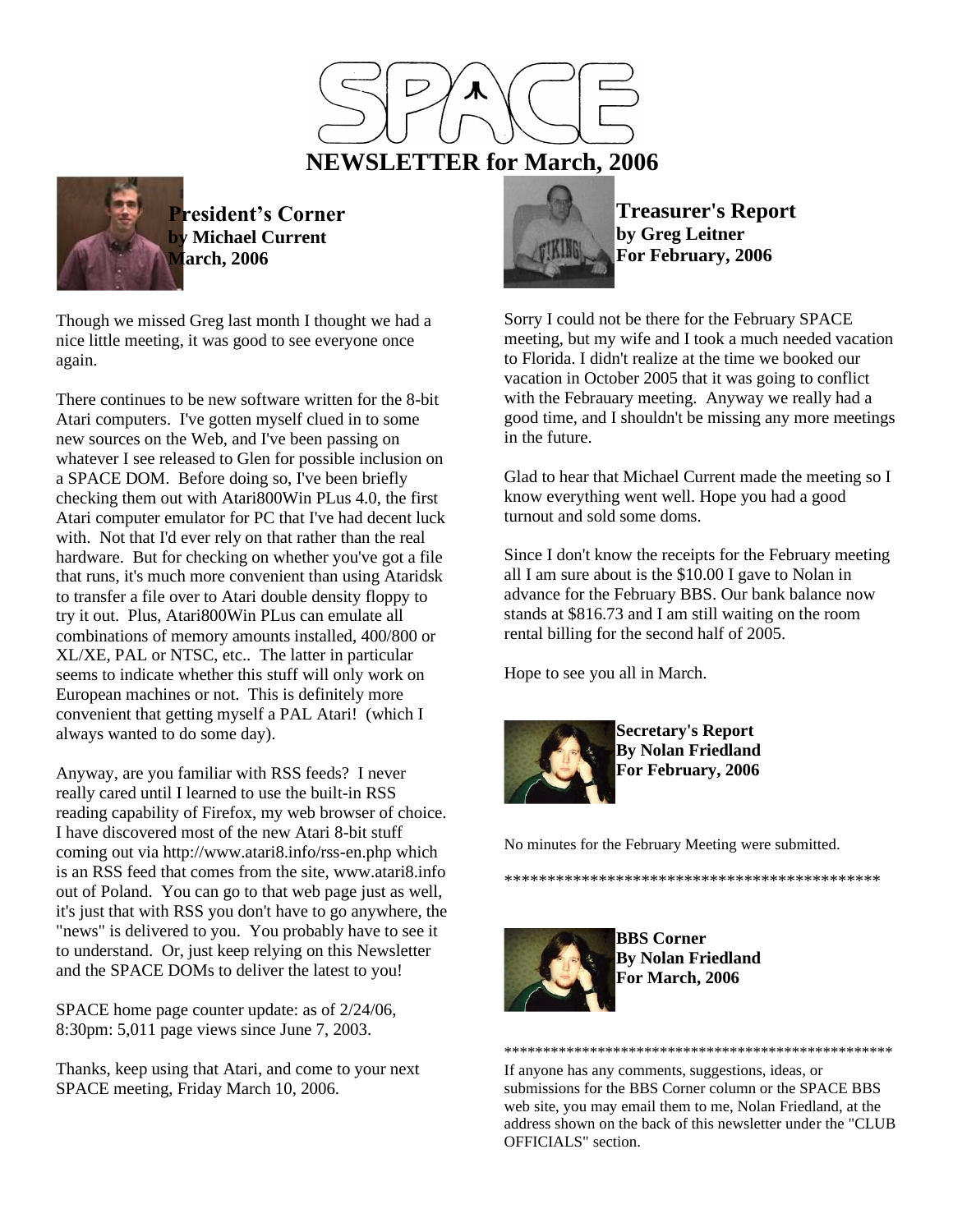\*\*\*\*\*\*\*\*\*\*\*\*\*\*\*\*\*\*\*\*\*\*\*\*\*\*\*\*\*\*\*\*\*\*\*\*\*\*\*\*\*\*\*\*

A-T-A-R-I Answers, Tips And Relevant Information by: Paul V. Alhart 1991.5

Creative Programing Continued

There are as many ways to code a routine as there are programmers to do the coding. The following four short 6502 assembly routines all do exactly the same thing but in different ways. They all cause a system "Cold Boot" by executing the Atari operating system COLDSV routine located at address \$E477 (58487).

LISTING 1

## JMP \$E477

Now that is pretty straight forward. This routine uses 3 bytes and takes only 3 clock cycles to execute.

LISTING 2

 LDA #\$77 STA DUMMY +1 LDA #\$E4 STA DUMMY+2 DUMMY JMP \$FFFF

In this case a jump to a dummy address (\$FFFF) is set up. The new address (\$E477) is then written in place of (\$FFFF) during program execution. (13 bytes & 15 clock cycles.)

LISTING 3

 LDA #\$77 STA DUMMY+1 LDA #\$E4 STA DUMMY+2 DUMMY .BYTE \$4C,0,0

This is the same as listing 2 except that the dummy jump instruction was replaced by the three bytes (\$4C,0,0). \$4C is the Machine language code for JMP. The two 0s are the dummy bytes that are replaced during program execution. (13 bytes & 15 clock cycles.)

> LISTING 4 LDA #\$E4

 PHA LDA #\$76 PHA RTS

This is NOT a subroutine. I like to call it The Return From Nowhere. When a JSR is performed the current address is taken from the Program Counter and pushed onto the stack. When a RTS comes along the address is pulled from the stack, one is added to it, and it is placed back in the Program Counter. Program execution then continues using this new address. In listing 4 there is no JSR instruction. Instead, we push the address we want onto the stack and execute a RTS. Note that we must subtract one from the address, because the RTS will automatically add one to it. Also it is pushed on to the stack in the order of High byte/Low byte. This allows the RTS to retrieve the address from the stack in the standard Low byte/High byte order. (7 bytes & 16 clock cycles.)

Listing 1 uses less code, less bytes, and executes in less time than the other listings. Why use anything else? Listings 2-4 allow your program to direct which address to jump to. This can be used to set jump addresses ON THE FLY, much like conditional Branches but without the address boundary limitations imposed Branch instructions. Besides, it can't hurt to learn a new programing technique now and then.

\*\*\*\*\*\*\*\*\*\*\*\*\*\*\*\*\*\*\*\*\*\*\*\*\*\*\*\*\*\*\*\*\*\*\*\*\*\*\*\*\*\*\*\*\*\*

From: Michael Current [hunmanik@earthlink.net] Sent: Friday, February 24, 2006 8:06 PM Subject: 8BIT>Dis6502 2.0 released

--From: Slor <semaj@rols.ten> --Date: Fri, 17 Feb 2006 08:08:32 -0800

Eric has released version 2.0 of Dis6502 at

http://sourceforge.net/project/showfiles.php?group\_id=145747

New features:

- DIS6502.exe can be run with a filename as a parameter. The type of file is guessed from its size and its header.
- Dis6502 now supports read and write labels for memory locations
- Dis6502 is now compatible with wine under Linux. You have to download the TrueType font file Atarcc\_\_.ttf which contains a font called "Atari Classic Chunky". Copy this file in .wine/drive\_c/windows/font. Download at:

http://www2.bitstream.net/~marksim/atarimac/acttfpc.zip

## Fixed bugs:

- Merging contiguous segments could crash the application
- After disassembling, the disassembly window is synchronized with the bytes selected in the dump window.
- The small assembler does not accept illegal opcodes anymore to avoid generating \$1A for NOP mnemonic
- Opcode \$54 in Display List is now correct in disassembly listing.
- Dis6502.ini is now read from the installation directory, not from the current directory.

\*\*\*\*\*\*\*\*\*\*\*\*\*\*\*\*\*\*\*\*\*\*\*\*\*\*\*\*\*\*\*\*\*\*\*\*\*\*\*\*\*\*\*\*\*\*

James http://www.slornet.com

--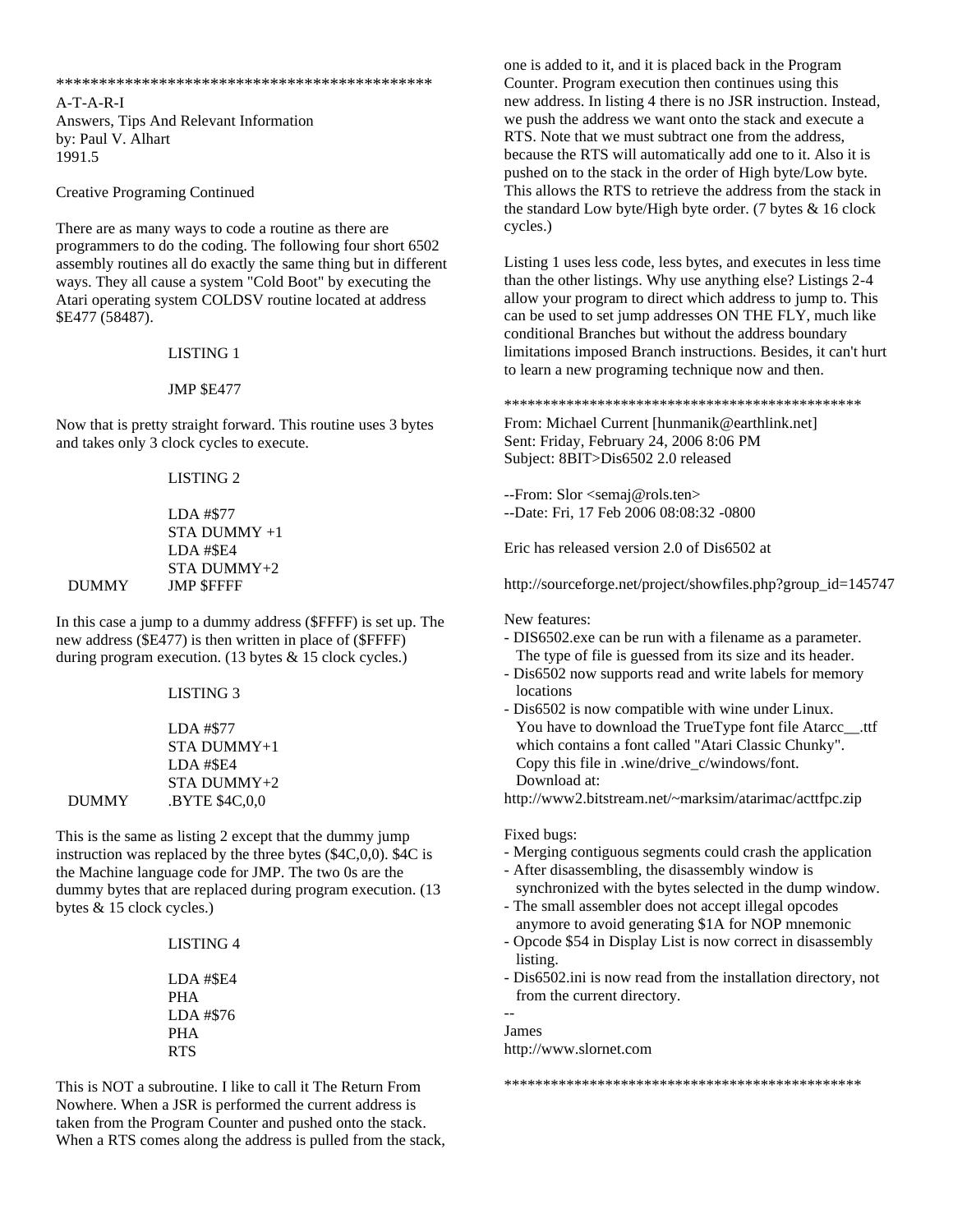From: Michael Current [hunmanik@earthlink.net] Sent: Thursday, February 16, 2006 9:28 AM Subject: EMU>MPC STiK 1.6a

--Date: Sun, 05 Feb 2006 12:01:31 -0800

MPC STiK is a network bridge for STiK API network clients under MagicPC. Run Highwire, Chat in AtarIcq or AtarIRC all while running MagicPC. The program uses the underlying windows network for all communications.

The website isn't beautiful, but I have included a short list of tested clients. Some clients are problematic, but enough functionality is there for regular use.

http://baldrick.gemcandy.org/mpcstik.htm

[This news item courtesy of Atari.org - http://www.atari.org]

\*\*\*\*\*\*\*\*\*\*\*\*\*\*\*\*\*\*\*\*\*\*\*\*\*\*\*\*\*\*\*\*\*\*\*\*\*\*\*\*\*\*\*\*\*\*

From: Michael Current [hunmanik@earthlink.net] Sent: Thursday, February 16, 2006 9:29 AM To: kirschg@netzero.net; Schmidt, Mike; hunmanik@earthlink.net Subject: Video Game Summit Slogan Contest

For Immediate Release: 2/7/2006

Atari Video Club needs your help making a new slogan for this years show. So we decided to make a contest out of it. The winning slogan will be fetaured on selcted items in our store cafepress.com The person with the winning slogan will also win a white t-shirt that has the slogan on the back of the shirt and our new Logo on the front.

here are the rules:

1) slogans are to be orignal and not a parody of of known slogans.

2)slogans must either include the words "Video Games","Computers"

and "Family fun" or at least reference to the words.

3) theres a limit of three slogans per person

4) Contest is open to everyone!!

5) deadline for enteries in June 2nd,the winning slogan will be announced on June 13th.

E-mail your contest submitions to the e-mail address listed below with the subject: Slogan contest.

The 2006 Video Game Summit is on August 12th, 2006 from 9am to 6pm at the Fairfield inn and Suites (Heron point building), 645 West North Ave, Lombard, IL 60148. Visit the VGS website: http://avc.atari-users.net/VGS.html For more information about Video Game Summit contact Daniel Iacovelli at AtariVideoClub@yahoo.com

## END PRESS RELEASE

From: Michael Current [hunmanik@earthlink.net] Sent: Friday, February 24, 2006 7:53 PM Subject: ST>AtarICQ 0.167 is released

--Date: Thu, 16 Feb 2006 10:07:39 -0800

Recently there have been some serious problems with a couple of ICQ clients, aICQ being one of them. The problem has been that incoming messages have not been received properly. It would have seemed like all your friends were silent all the time. Thanks to some fast research by Dan, there is now an update which should take care of this issue. If you use AtarICQ, make sure to grab this update ASAP!

Other noticeable changes in the new release:

\* Cleaned up the keyboard evaluation code

 \* Masked out all messages about oncoming contacts during the first 10s. (Some ppl reported server was lagging this data a bit, hence this delay was added in order to avoid unnecessary console text)

 \* Some ICQ (spam) bots are trying to trick ppl to add them to contact list by sending out signal that "user is online". That ould indicate that we have already added them to your contact list, something that is not necessarily true. Since aICQ now supports the server side list directly, some of these attempts will now be detected and blocked.

 \* If contact list was empty, the option to "hide separators" ould crash aICQ. Solved by temporarily cancelling the hiding, until contacts are added.

 \* In dialog for adding more contacts, the number of allowed chars for UIN/ screenname has been increased from 10 to 16.

 \* In MagiC, setting both SELECTEABLE and TOUCHEXIT for an object will make form\_button() wait for the mouse button to be released. This is now worked around, allowing the setting of auto-away time in preferences to work smoother under MagiC.

[This news item courtesy of Atari.org - http://www.atari.org]

\*\*\*\*\*\*\*\*\*\*\*\*\*\*\*\*\*\*\*\*\*\*\*\*\*\*\*\*\*\*\*\*\*\*\*\*\*\*\*\*\*\*\*\*\*\*

\*\*\*\*\*\*\*\*\*\*\*\*\*\*\*\*\*\*\*\*\*\*\*\*\*\*\*\*\*\*\*\*\*\*\*\*\*\*\*\*\*\*\*\*\*\*